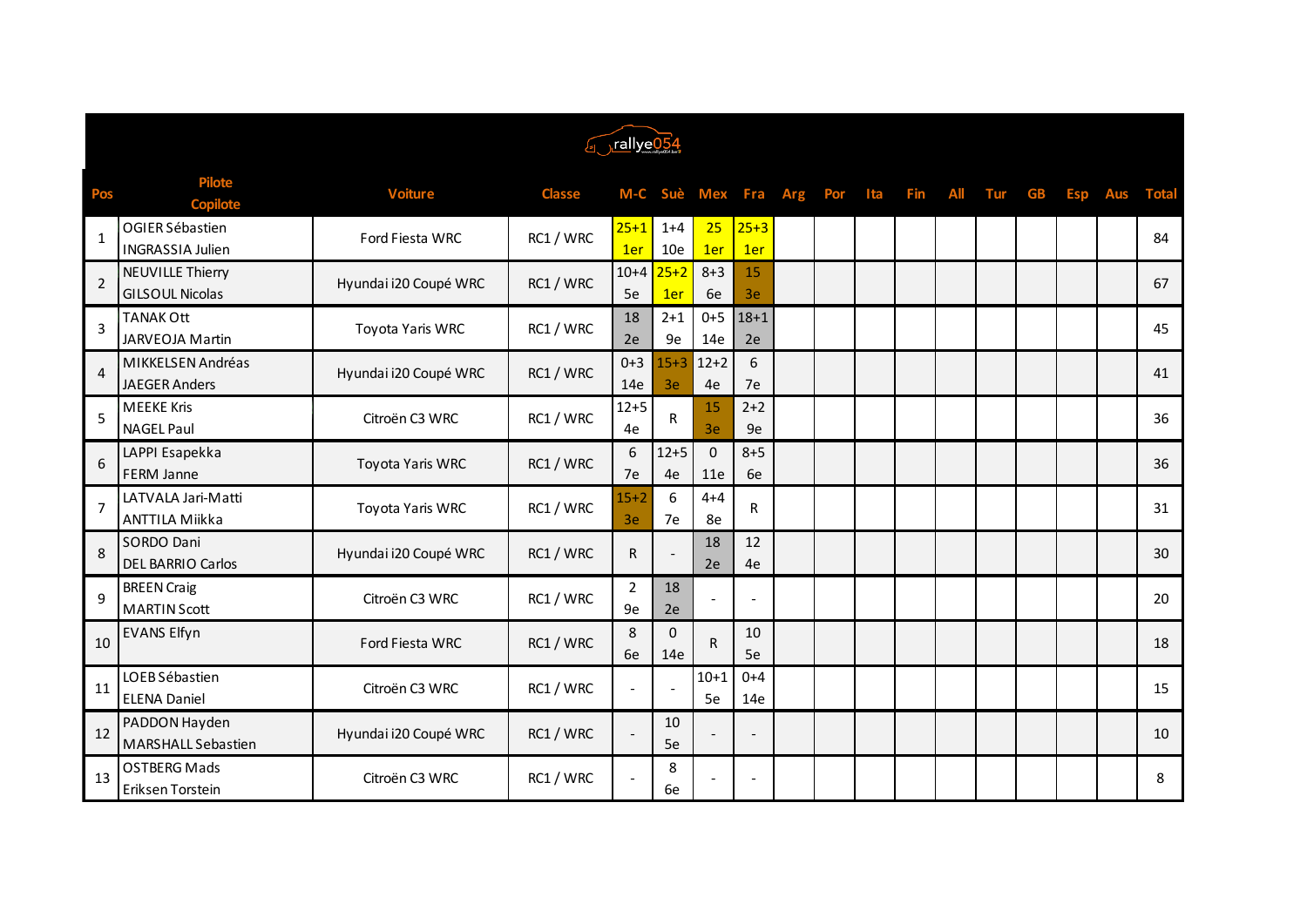| 14 | <b>TIDEMAND Pontus</b><br><b>ANDERSSON Jonas</b> | Skoda Fabia R5  | RC2 / R5  | $\overline{\phantom{a}}$ | 0<br>12e | b<br>7e                  | $\overline{\phantom{a}}$ |  |  |  |  | 6 |
|----|--------------------------------------------------|-----------------|-----------|--------------------------|----------|--------------------------|--------------------------|--|--|--|--|---|
| 15 | <b>KOPECKY Jan</b><br><b>DRESLER Pavel</b>       | Skoda Fabia R5  | RC2 / R5  | 10e                      |          |                          | 4<br>8e                  |  |  |  |  |   |
| 16 | <b>BOUFFIER Bryan</b><br>PANSERI Xavier          | Ford Fiesta WRC | RC1 / WRC | 4<br>8e                  |          |                          | $\mathsf{R}$             |  |  |  |  | 4 |
| 17 | <b>SUNINEN Teemu</b><br>MARKKULA Mikko           | Ford Fiesta WRC | RC1 / WRC | $\overline{\phantom{a}}$ | 4<br>8e  | 12e                      | $\overline{\phantom{a}}$ |  |  |  |  |   |
| 18 | <b>GREENSMITH Gus</b><br><b>PARRY Craig</b>      | Ford Fiesta R5  | RC2 / R5  | $\overline{\phantom{a}}$ |          | $\overline{2}$<br>9e     | 0<br>13e                 |  |  |  |  |   |
| 19 | <b>HELLER Pedro</b><br>OLMOS Pablo               | Ford Fiesta R5  | RC2 / R5  |                          |          | 10e                      | $\overline{\phantom{a}}$ |  |  |  |  |   |
| 20 | <b>BONATO Yoann</b><br><b>BOULLOUD Benjamin</b>  | Citroën C3 R5   | RC2 / R5  |                          |          | $\overline{\phantom{a}}$ | 10e                      |  |  |  |  |   |